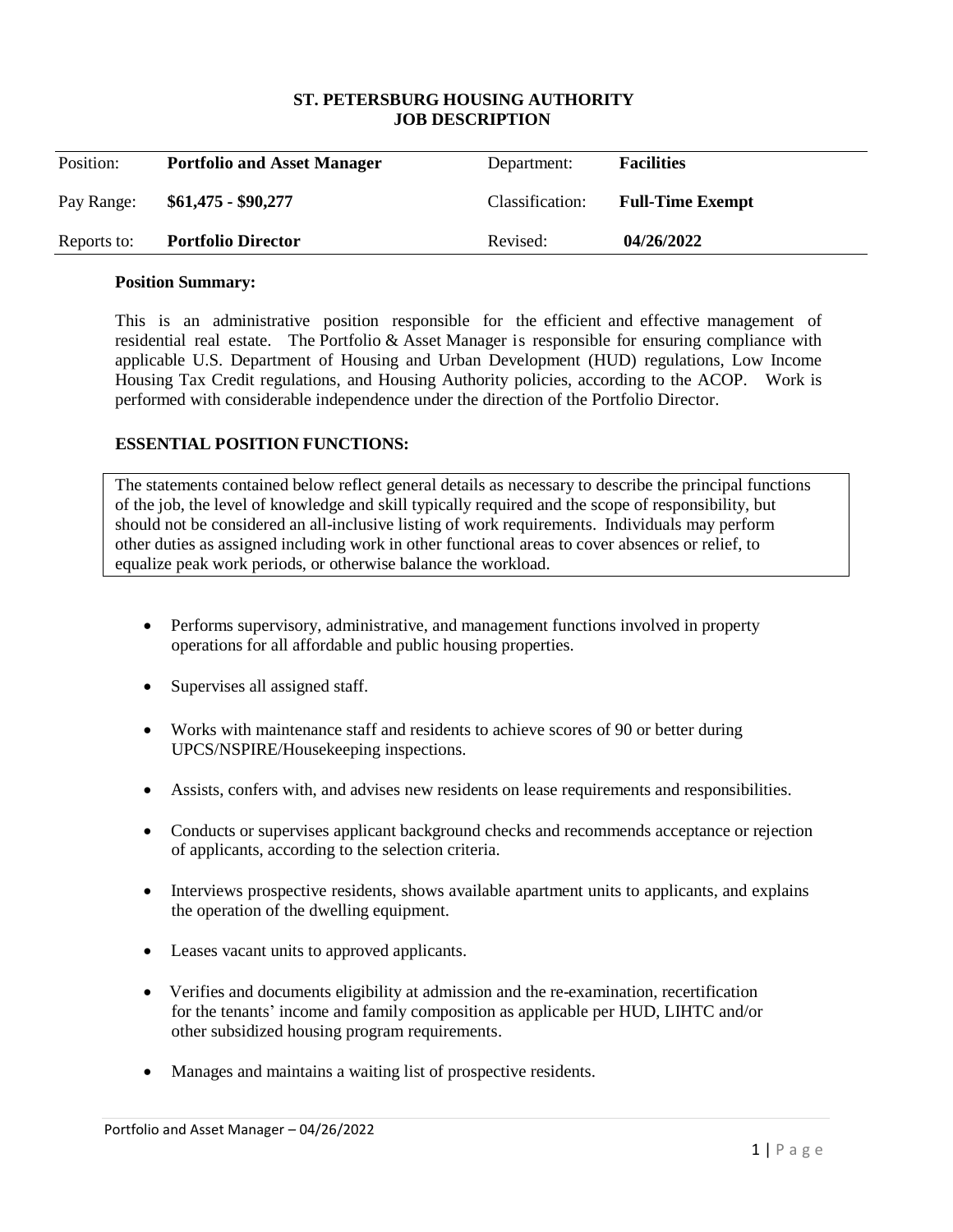- Collects at least 97 percent of the rent billed every month.
- Maintains an occupancy rate of at least 97 percent every month. Monitors that the delinquency remains under 3 percent every month for each property.
- Enforces the Lease with particular emphasis on rent payment, housekeeping, unauthorized occupants, and violent or drug-related criminal activity.
- Maintains and monitors lease and accounting records, accounts receivable/delinquency records, and eviction notifications. Prepares financial reports and reviews same to assure accuracy and completeness prior to submission.
- Prepares and monitors daily, weekly, and monthly vacancies and delinquency reports.
- Provides direction and instruction to Facilities and Maintenance Supervisor to ensure the completion of work orders, preventative maintenance tasks, and preparation for physical inspections.
- Monitors contractors rendering services on the property.
- Inspects all apartments and grounds for maintenance and repair requirements to ensure that maintenance personnel and residents are maintaining units and grounds in a decent, safe, and sanitary manner and directs resident and maintenance supervisor in remedying any noted deficiencies.
- Walks the property daily/weekly to monitor conditions of units and grounds and interact with staff and residents. Issue violations as needed.
- Conducts and maintains perpetual and annual inventories of supplies and equipment and reviews requisitions for the purchase of supplies and equipment to assure compliance with Housing Authority purchasing policies and procedures.
- Prepares rent roll controls on all move-ins, move-outs, rent changes, etc.
- Counsels tenants delinquent in rent payments and takes appropriate action including entering into repayment contracts and preparing lease termination packages for Court action.
- Investigates written and/or verbal tenant complaints and resolves them when possible; refers others to the Portfolio Director.
- Prepares monthly, quarterly, and annual HUD reports as applicable and assigned.
- Refers tenants in need of supportive services to Social Services staff or appropriate organizations.
- Establishes and maintains a good rapport with the public, fellow employees, residents, and other housing authorities, and promulgates and maintains Housing Authority policies, rules and applicable HUD regulations.
- Attends and participates in resident association meetings.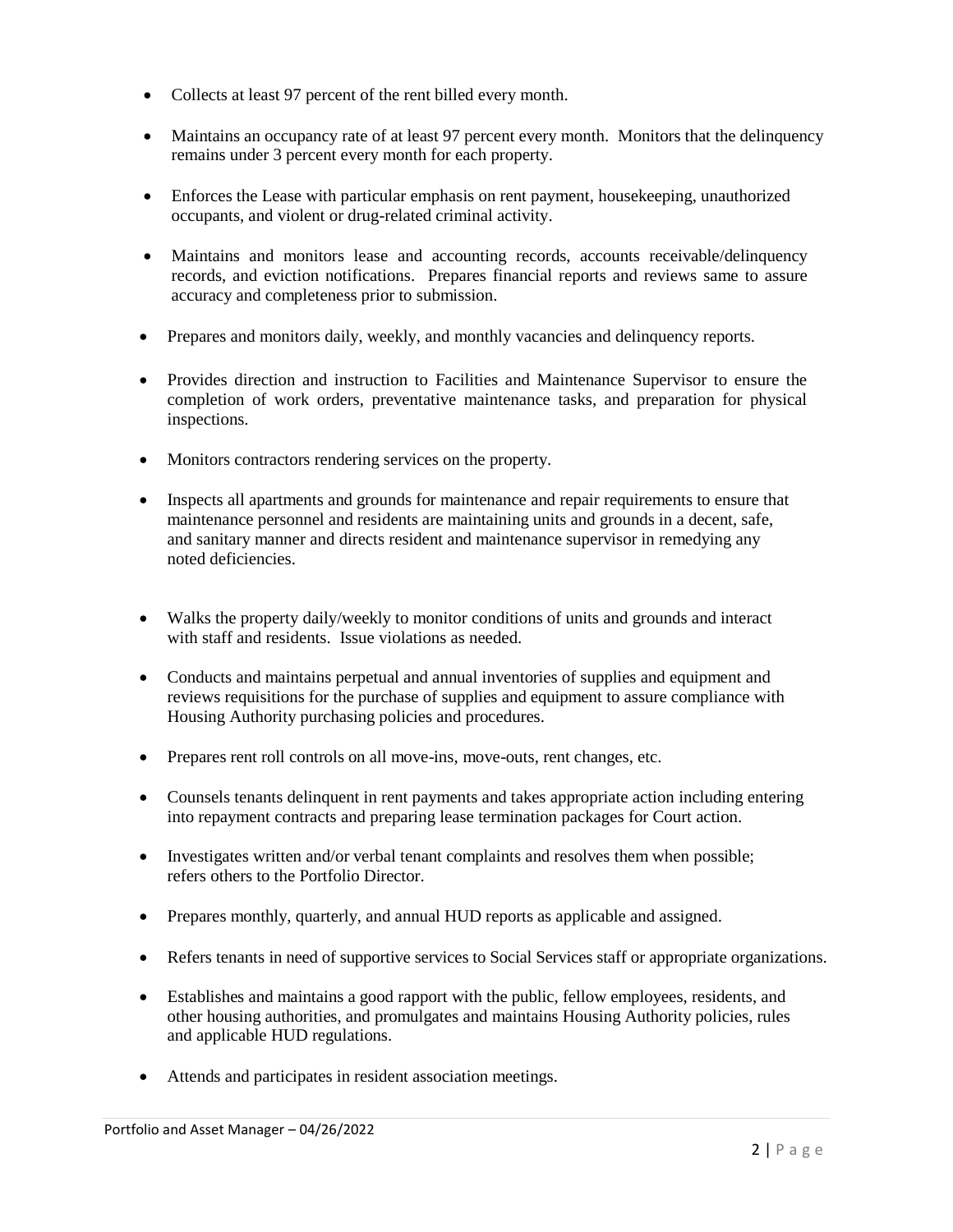- Assists in the preparation of the annual budget for the property; prepares daily statement of operations; reviews and approves payroll time cards; reviews and monitors all property reports for compliance with operating standards; assures accuracy and timeliness of all reports submitted to the Portfolio Director and/or his/her supervisor.
- Assists Portfolio Director in training staff.
- Approves petty cash expenditures and submits report on same.
- Reads and computes utility meters and submits reading for billing to residents.
- Submits recommendations to the Portfolio Director on reasonable accommodation requests, evictions, and transfers of residents
- Works with various governmental agencies, housing authorities, and the public as appropriate.
- Performs other duties as may be assigned.

## **Required Knowledge, Skills and Abilities**

### **Knowledge of:**

- Public housing, Low Income Housing Tax Credit (LIHTC) and subsidized housing program regulations, requirements, and standards as determined by HUD.
- Fair Housing Laws.
- Rental housing market and landlord/tenant laws.
- Authority's policies, procedures and operations.
- Current technology and computer hardware/software.

### **Skills in:**

- Client and customer service and relationship building.
- Typing with accuracy 35 words per minute minimum.
- Oral and written communication.
- Judgment and decision making.
- Data analysis and mathematical calculation.
- Time and workload management.

### **Ability to:**

- Sit at a desk or conference table and enter information on a computer for extended periods of time.
- Frequently move about the complex and office to show apartment units and access stored files and records.
- Handle heavy workload conditions, calmly and efficiently.
- Organize for a fast-paced environment.
- Deal with the public in an effective, professional and courteous manner.
- Maintain effective working relationships with clients, residents, supervisors and the general public.
- Obtain certification of designated housing programs. Obtain a Public Housing Manager Certification or equivalent within one year of completion of probationary period.
- Successfully pass the Housing Credit Certified Professional (HCCP) within one year of